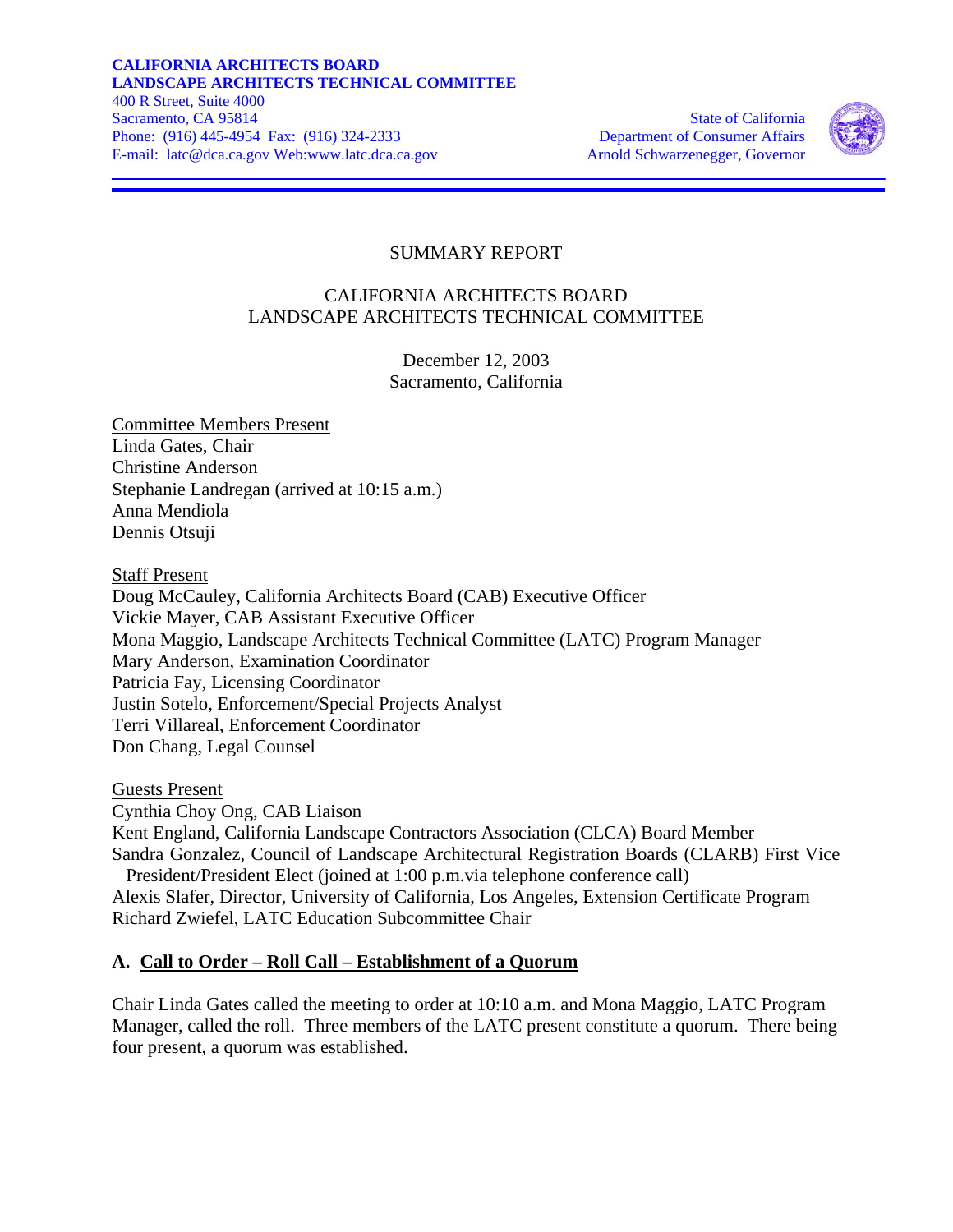## **B. Chair's Remarks**

Ms. Gates welcomed newly appointed LATC members Christine Anderson, Anna Mendiola, and Dennis Otsuji to the Committee and Terri Villareal to the LATC staff. Ms. Anderson, Ms. Mendiola and Mr. Otsuji each provided a brief summary of their education and work history.

Ms. Gates reported that the Sunset Review Hearings previously scheduled for December 2, 2003 were cancelled and rescheduled for January 6, 2004. Ms. Gates noted that agenda items H and I in the meeting packet have a cover page which states, "Due to Executive Order S-2-03, the Landscape Architects Technical Committee is precluded from taking action under the Administrative Procedure Act on regulatory packets, as such, action on the attached agenda items relating to proposed regulatory changes will not be taken at this meeting. Documents referenced on the cover page are not included." However, since the mailing of the meeting packet, staff has received further clarification of the Executive Order and the Committee may now take action on these agenda items. The pertinent documents will be provided for the LATC's review later when the agenda items are discussed.

Ms. Gates reported that on September 11 – 14, 2003, she and Ms. Maggio attended CLARB's Annual Meeting in Salt Lake City, Utah. Ms. Gates also met with CAB's Executive Committee on November 25, 2003 to review the LATC's draft responses to the Joint Legislative Sunset Review Committee's (JLSRC) issues, questions and preliminary recommendations. She thanked the Executive Committee for their time in reviewing the LATC's draft responses and providing suggested edits for our report.

## **C. Public Comment Session**

Alexis Slafer, Program Director of the Landscape Architecture Program at the University of California, Los Angeles (UCLA) Extension Program introduced herself to the Committee.

Kent England, also introduced himself to the Committee. Mr. England is a landscape contractor, a landscape architect and a current board member with the CLCA.

#### **D. Approve the July 17, 2003 LATC Summary Report**

Because the LATC was without a quorum at its July 17, 2003 meeting, the LATC recommended that CAB accept the July 17, 2003 Summary Report rather than the Committee actually approving the report.

- ♦ **Linda Gates moved to recommend that the California Architects Board accept the July 17, 2003 LATC Summary Report.**
- ♦ **Stephanie Landregan seconded the motion.**
- ♦ **The motion carried unanimously.**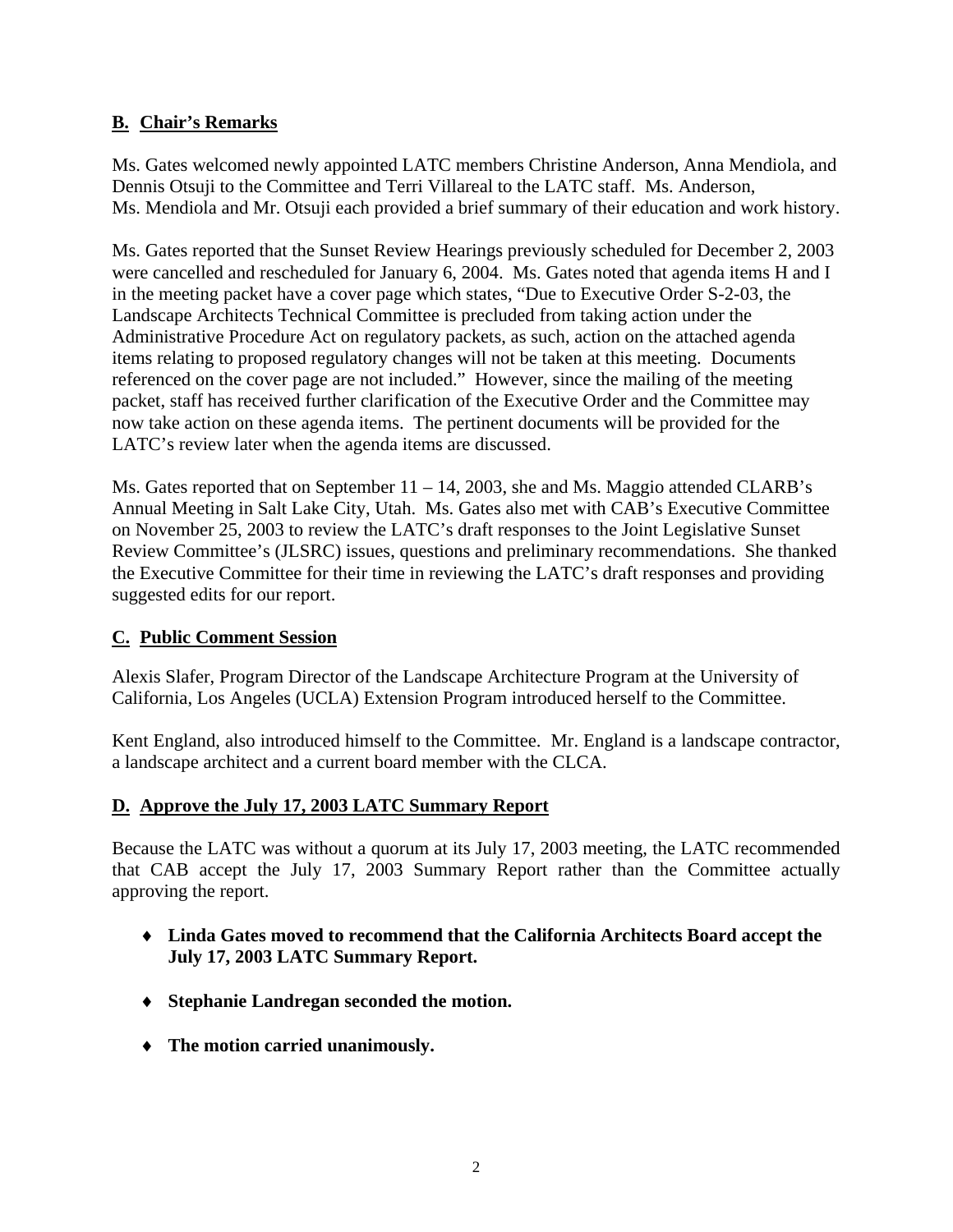## **E. Program Manager's Report**

Ms. Gates announced that because a number of the agenda items may require lengthy discussions the Program Manager's Report would be moved to the end of the meeting or perhaps carried over to the next meeting. She encouraged the Committee to read the report for an update on the LATC's internal operations.

#### **F. Update on Sunset Review Hearing and Possible Action or Delegation of Authority on Responses to Joint Legislative Sunset Review Committee's Issues, Questions, and Preliminary Recommendations**

Ms. Gates reported that on November 19, 2003 the LATC received additional questions from the JLSRC and background information on November 21, 2003. Staff prepared draft responses to the questions which were reviewed by the LATC on November 24, 2003 and CAB's Executive Committee on November 25, 2003. Recommended edits from both the LATC and Executive Committee have been incorporated into the second draft that was emailed to the LATC members on December 11, 2003 for a precursory review prior to the meeting.

The Committee reviewed each question and response and recommended edits to be integrated into the report.

Ms. Maggio asked the Committee to allow staff to finalize the responses for the January 6, 2004 meeting and to delegate authority to staff to finalize the edits to the report with final approval by the Board President.

- ♦ **Linda Gates moved to approve delegating authority to finalize the responses to the JLSRC issues, questions, and preliminary recommendations to staff, with final approval by the Board President.**
- ♦ **Stephanie Landregan seconded the motion.**
- ♦ **The motion carried unanimously.**

#### **G. Discuss and Possibly Take Action Regarding the Council of Landscape Architectural Registration Boards' (CLARB) Proposed Changes in the Administration of the Landscape Architectural Registration Examination (LARE)**

Ms. Gates stated that on October 9, 2003, staff received a memo from CLARB summarizing the 2003 Annual Meeting. CLARB reported a supportive response from member boards to proceed with the implementation of the computer-administered examination. CLARB had planned on implementing the first computer-administered examination in March 2003, but during the Annual Meeting a few board representatives indicated their respective boards needed additional time to review statutes and regulations and make changes to internal processes. Based on this feedback, CLARB will administer the first computer-administered exam for the multiple-choice sections A, B and D in August 2004. The June 2004 exam will consist of only the graphic performance sections C and E.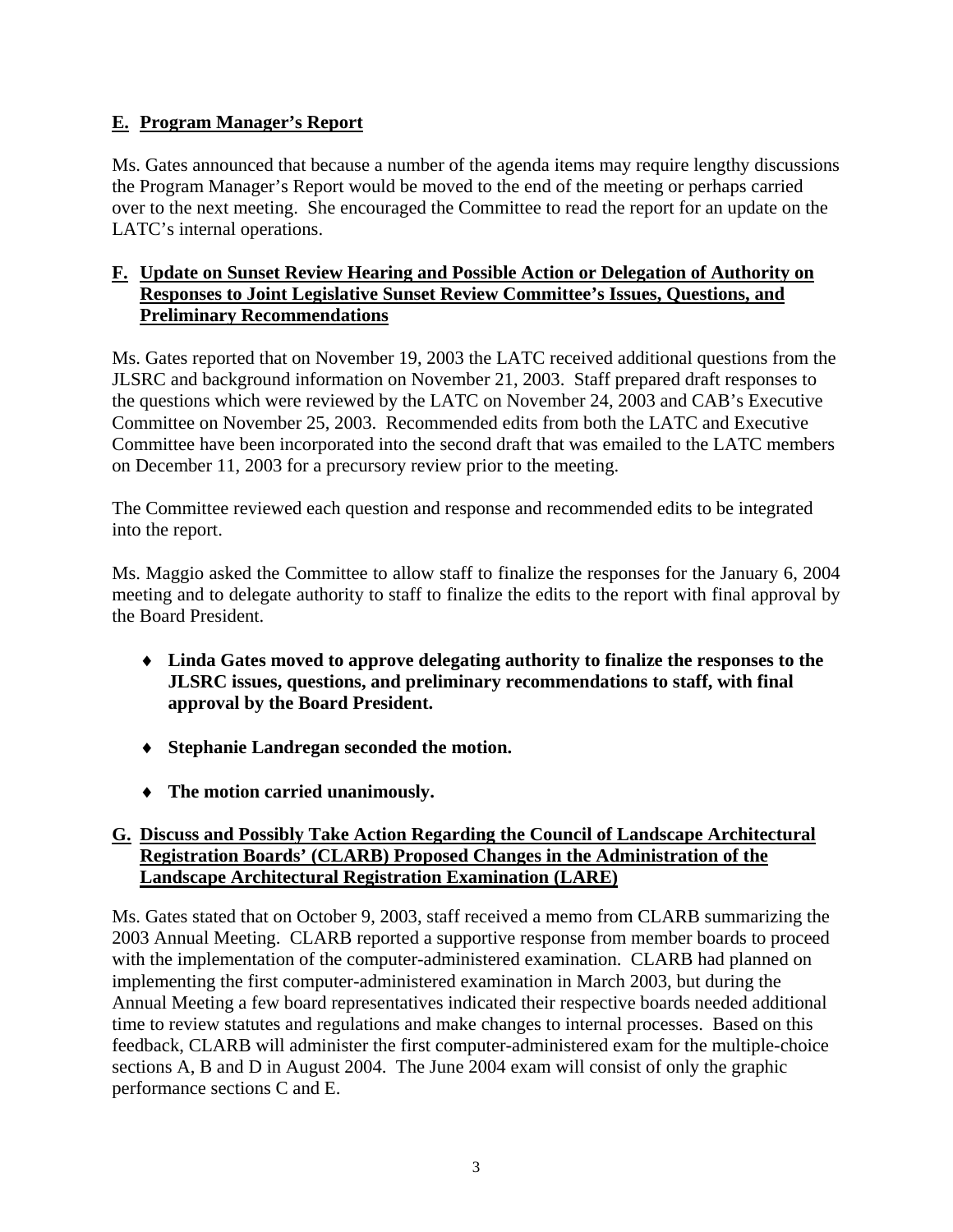The Committee discussed the transition from a paper/pencil exam to computer-administration and agreed to support the change in administration, but not CLARB's decision to usurp California and other states' authority to determine a candidate's eligibly by CLARB setting its own eligibility standards and determining a candidate's eligibility to sit for the exam. Additionally, the Committee discussed the increase in candidate application and exam fees that CLARB will be charging.

Ms. Slafer expressed concerns that graduates from the extension certificate programs would not qualify under CLARB's eligibility criteria requirements for sitting for the exam. Ms. Gates stated that CLARB is developing an appeal process for candidates who do not meet its eligibility criteria. Those candidates would apply directly to the state in which the candidate wishes to obtain licensure. Each state could "approve" the candidate to sit for the LARE and would notify CLARB of its decision to allow the candidate to sit for the LARE.

Ms. Maggio stated CLARB has reported it is working with the few states that have "special requirements." However, staff has received a letter from the South Carolina Board voicing its concerns with CLARB's proposed changes to the LARE. Additionally, staff has been in contact with the landscape architect licensing/regulatory agencies in Maryland, Virginia, Texas, Nevada and Washington. It appears in conversations with staff and board members from these states that other states are also voicing concerns to CLARB but CLARB is not sharing the information with other member jurisdictions.

Don Chang recommended the Committee send a letter to CLARB's Executive Director Clarence L. Chaffee and the board of directors stating that the LATC supports the decision to administer the multiple-choice sections of the LARE via computer. However, the LATC will continue to follow its statutory mandate to determine California candidates eligibility to sit for the LARE. Mr. Chang will assist staff with drafting the letter for the Committee's approval.

The LATC directed staff to poll each CLARB member jurisdiction to determine if: 1) the new examination process would require statutory and/or regulatory amendments in that state/jurisdiction; 2) its Board members and/or legal counsel reviewed its state laws pertaining to the written examination and eligibility requirements; 3) it accepts CLARB's interpretation of its state laws; 4) the administration of the LARE is a revenue source for that particular state/jurisdiction; and 5) it had any concerns about CLARB implementing the new examination process without a vote from its Member Boards.

Ms. Gates asked staff to obtain a copy of CLARB's bylaws and research the voting requirements, i.e., what issues require a vote by the Board of Directors and what issues require a vote by the member states. Ms. Gates noted that as we receive responses to our poll, the Committee may want to consider proposing a resolution at the 2004 regional meeting, such as placing a moratorium on implementing the computer exam to allow members to review their laws and bring to a vote at the annual meeting. She directed staff to research the process for submitting a resolution to the CLARB membership.

Christine Anderson suggested that staff draft a notice regarding the proposed changes to the LARE and California's position on this matter and post it on the LATC Web site. She added that candidates who are employed at her office are beginning to discuss this issue and are asking her questions. Ms. Maggio responded that staff would develop a notice and have it sent to the LATC and legal counsel for review and approval.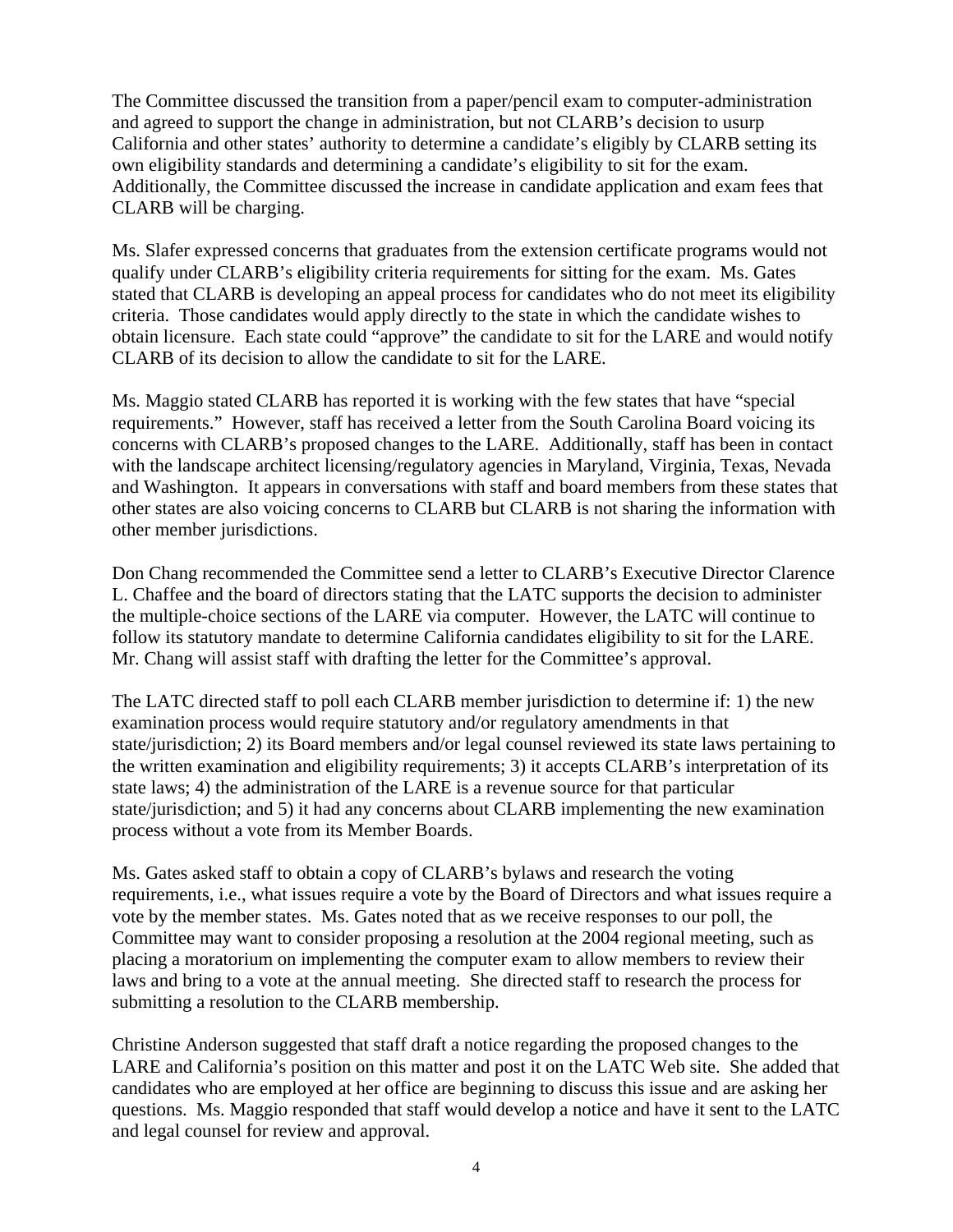Ms. Gates stated one of the outgrowths of this issue is the need to review the eligibility requirements as well as the statutes and regulations related to the examination. She recommended the Educational Subcommittee, chaired by Richard Zwiefel, be charged to review the exam eligibility requirements. LATC members Anderson and Mendiola offered to serve on the subcommittee. Ms. Gates shared that Tom Lockett, Steve Lange and Alexis Slafer also expressed an interest in serving on the subcommittee. Ms. Landregan suggested including a new licensee on the subcommittee. Ms. Gates recommended the LATC discuss all subcommittees and task force appointments during strategic planning. She added during strategic planning the LATC should specify the sub committee's charge and identify the statutes and regulations the subcommittee is to review.

#### **H. Review and Give Preliminary Approval of Proposals to Amend Title 16, Division 26, California Code of Regulations (CCR) Section 2624, License Renewal Three Years After Expiration, Adopt CCR Section 2624.1, Expired License – Five years After Expiration, and Amend Business and Professions Code (BPC) Section 5651, Examination of Applicants**

 licensure. Mr. Sotelo stated that in June 2001, CCR section 2624, License Renewal Three Years Justin Sotelo presented this agenda item by reporting that prior to June 2001, the LATC accepted all re-licensure applications (under BPC section 5680.2) from individuals whose licenses had been expired or cancelled for more than three years. The statute did not specify a time limit for submitting a re-licensure request. He reported that at its May 2000 meeting, the LATC discussed the difficulty in evaluating an applicant's competence when the applicant's license had been expired for a number of years. Therefore the LATC suggested that a time limit of three - five years after expiration of one's license be the period in which an individual could request re-After Expiration, was adopted. The purpose of the regulation was to allow an individual whose license has been expired for more than three but less than five years, to establish to the Board that he or she is qualified to practice landscape architecture without taking and passing the licensing examination. An individual whose license has been expired for more than five years would have to apply for and pass all sections of the current licensing examination to be eligible for a new license.

Mr. Sotelo reported that despite the stated purpose of CCR section 2624, the current language still allows an individual whose license has been expired for more than five years to establish to the satisfaction of the Board that he or she is qualified to practice landscape architecture (under the reference to BPC section 5680.2).

Mr. Sotelo noted that the proposed amendments to CCR section 2624 and the proposed adoption of section 2624.1 are consistent with CCR section 2624's original purpose. Dividing the current regulation into two regulations will provide clarity and specific criteria for applying for relicensure and address the licensure issue for those whose license has been expired for five or more years.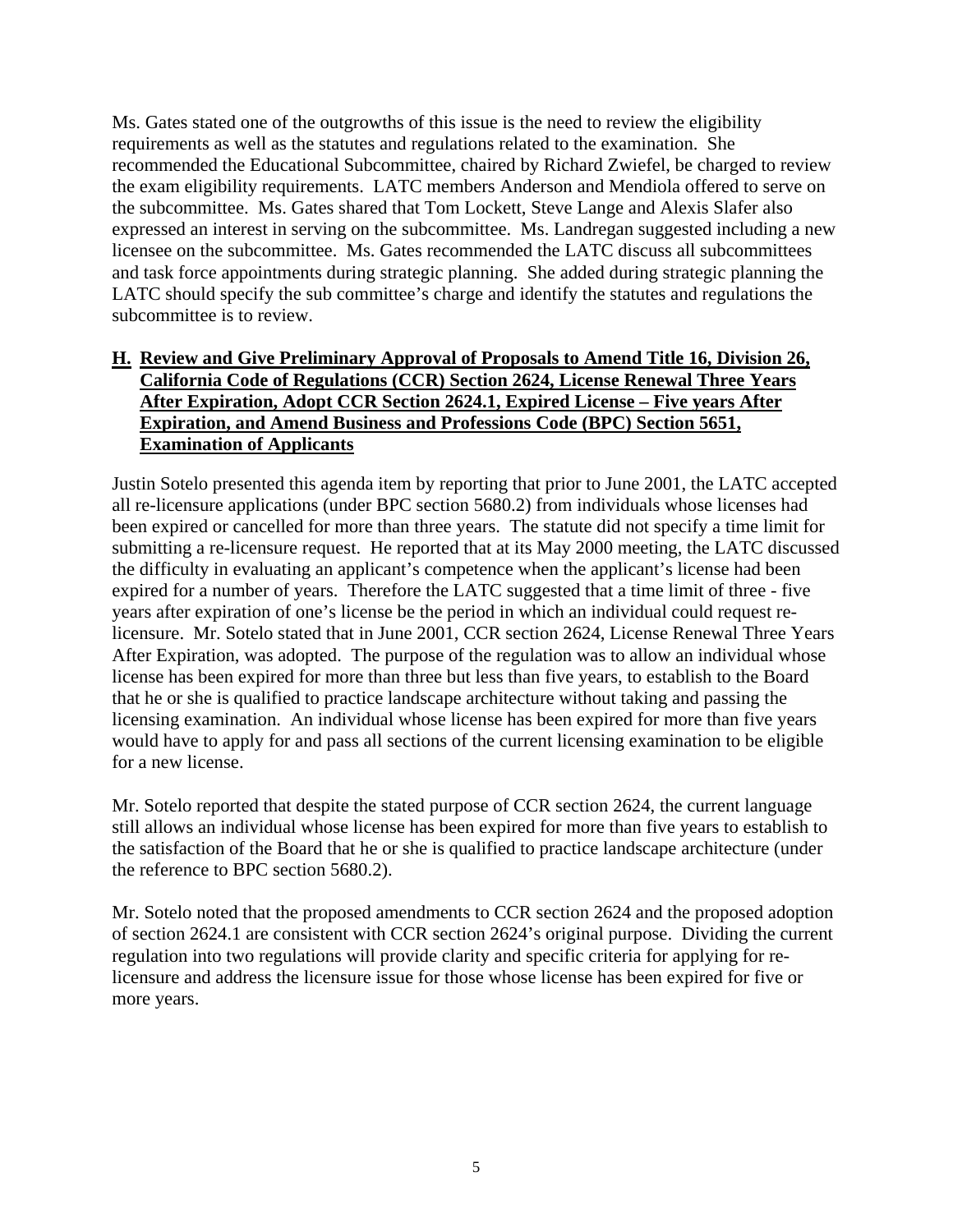- ♦ **Stephanie Landregan moved to amend Title 16, Division 26 of CCR section 2624, License Renewal Three Years After Expiration, and to adopt CCR section 2624.1 Expired License – Five Years After expiration and to Recommend the CAB authorize LATC to go forward with the notice once the Governor has lifted the Executive Order or a procedure has been developed to go forward.**
- ♦ **Dennis Otsuji seconded the motion.**
- ♦ **The motion carried unanimously.**

#### **(See agenda item K for additional discussion on the re-licensure process**.)

Mr. Sotelo reported that the purpose of the proposed amendment to BPC section 5651 is to clarify the LATC's written examination waiver for reciprocity candidates by specifically adding that applicants currently licensed by a U.S. jurisdiction, Canadian province, or Puerto Rico qualify for the waiver. In addition, the proposed amendment deletes the CLARB certification and proof of job experience waiver option. Staff recommended deleting the CLARB certification language as the requirements could change which could potentially be in conflict with the written examination waiver.

- ♦ **Anna Mendiola moved to amend BPC section 5651, Examination of Applicants.**
- ♦ **Christine Anderson seconded the motion.**
- ♦ **The motion carried unanimously.**

### **I. Review and Give Preliminary Approval of Proposals to Amend Title 16, Division 26, CCR 2604, Filing of Addresses, and BPC 5657 Business Address Change – Notice Requirement**

Mr. Sotelo stated that the purpose of the proposed amendments to CCR section 2604 and BPC section 5657 is to clarify the filing of address requirement for the licensees and to establish consistency between the statute and the regulation. He added that currently CCR section 2604 requires that a licensee immediately file a proper and current mailing address with the Board after a change of address, while the BPC section 5657 requires that a licensee file proper and current mailing and business addressees within 30 days after a change of address. Mr. Sotelo noted that the proposed amendments to CCR section 2604 and BPC 5657 will require that a licensee file a proper and current public address of record with the Board and require that the licensee do so within 30 days after a change of address, thus aligning the statute with the regulation and giving the licensees a definitive timeframe in which to file a change of address.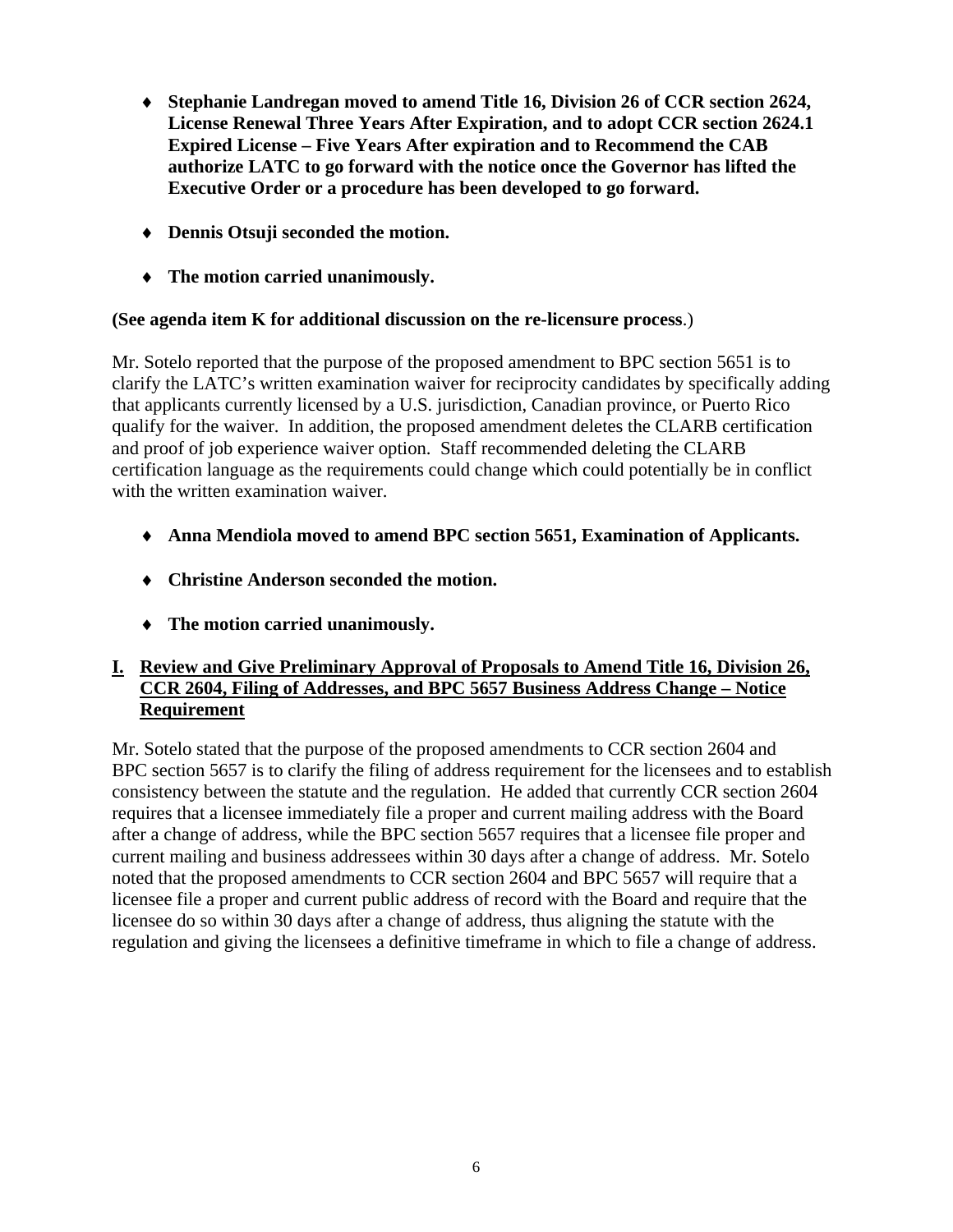- ♦ **Stephanie Landregan moved to amend Title 16, Division 26, Section CCR 2604, Filing of Addresses to Recommend the CAB authorize LATC to go forward with the notice once the Governor has lifted the Executive Order or a procedure has been developed to go forward.**
- ♦ **Anna Mendiola seconded the motion.**
- ♦ **The motion carried unanimously.**
- ♦ **Anna Mendiola moved to amend BPC section 5657, Business Address Change Notice Requirement.**
- ♦ **Christine Anderson seconded the motion.**
- ♦ **The motion carried unanimously.**

#### **J. Review and Ratify the Modification of the Proposed Amendment of BPC 5659, Inclusion of License Number - Requirement**

Mr. Sotelo stated that staff is asking the Committee to ratify a proposed amendment that has already been approved by the Committee and submitted to DCA. He stated at its August 15, 2002 meeting, the LATC reviewed and accepted the Sunset Review Task Force's suggested amendments to the Landscape Architects Practice Act that included an amendment to BPC section 5659. The proposal was a result of many inquiries from licensees as to the requirements for stamping plans and other instruments of service, i.e., plan specifications, contracts and plans prepared for others. The purpose of the amendment is to clarify the requirement for licensees when preparing plans, specifications, and other instruments of service and contracts for others; and better align the language with the stamping requirements for architects and engineers. Mr. Sotelo added that although stamping plans, is an implied requirement under this statute by requiring a signature, date, license number, and renewal date, the language does not specifically state that a licensee is required to affix a stamp on plans and other instruments of service.

Mr. Sotelo stated that the proposed amendment was submitted to the Department of Consumer Affairs' (DCA) Legislative and Regulatory Review Division on August 26, 2002 for consideration for inclusion in the DCA's Omnibus bill. The LATC was asked to provide an additional justification to DCA on April 2, 2003 as a result of concerns from Senator Sam Aanestad that the proposal would create an additional financial burden for licensees. While preparing the justification, staff noted minor non-substantive edits that should be included to clarify the need for stamping plans.

- ♦ **Stephanie Landregan moved to ratify the modification of the proposed amendment to BPC section 5659 and add staff's recommended language.**
- ♦ **Linda Gates seconded the motion.**
- ♦ **The motion carried unanimously.**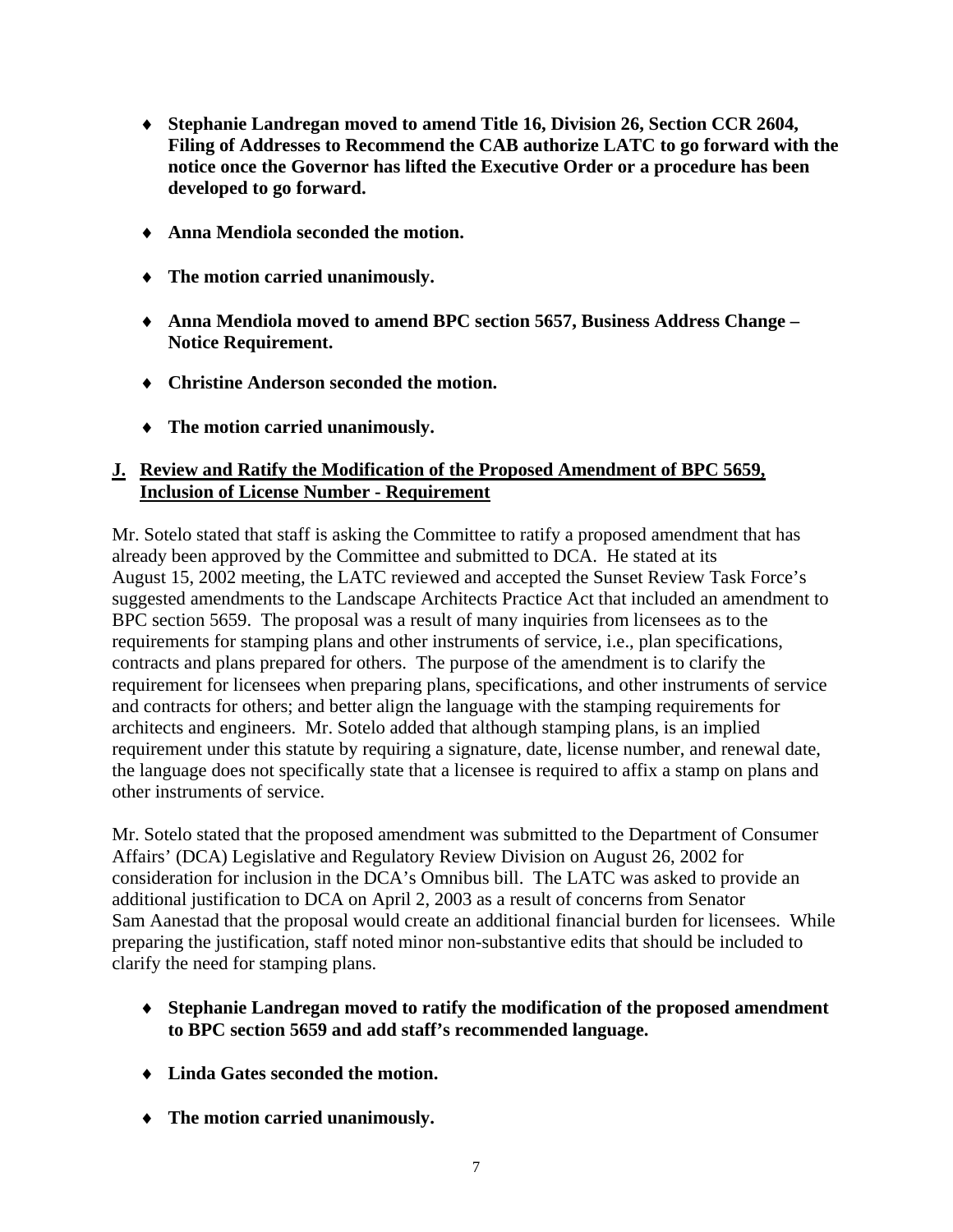### **K. Review and Consider Request for Re-Licensure**

Ms. Maggio stated that in October 2003 the LATC received a letter from Steven Sharafian, attorney with Long and Levit LLP on behalf of his client Marta Fry. Mr. Sharafian requested the LATC grant his client a new landscape architect license in accordance with the provisions in BPC section 5680.2. Ms. Maggio noted that Ms. Fry's license was issued on August 18, 1994 and expired on August 31, 1995.

Ms. Maggio reported that this matter came to staff's attention while determining an exam applicant's eligibility to sit for the LARE. As part of the evaluation process, Mary Anderson verifies that the licensee who signs the Certificate of Applicant's Experience has a valid license. Ms. Anderson discovered that Ms. Fry's license had expired and notified the applicant of the findings. The file was then transferred to the enforcement unit for determination of a violation of the Landscape Architects Practice Act.

Ms. Maggio explained the request before the LATC was to grant or deny Ms. Fry the opportunity to submit an application for re-licensure. Ms. Landregan asked why staff accepted this request if the law limits re-licensure applications to those whose license has been expired three - five years and Ms. Fry's license has been expired for eight years. Mr. Chang stated that the language in the current law allows an individual to ask the LATC for a waiver to the examination by proving his/her competence to practice landscape architecture by means of a portfolio review. Mr. Chang clarified that the applicant who exceeds the five year limit must first ask the LATC to submit a portfolio for review; whereas an individual who is within the time limit would follow the relicensure process which includes submitting a re-licensure application and work samples. Mr. Chang stated that in cases where the license expiration exceeds the three - five year limit for re-licensure applications, he recommended staff inform the requester that it is the discretion of the LATC whether to grant or deny the request to submit an application for re-licensure. Mr. Chang stated that until the proposed amendments to CCR section 2624 is approved, staff should accept requests from candidates whose license has expired more than five years. Mr. Chang suggested staff prepare for the Committee's review a brief summary of the requester's license history and work history since the license has expired. The individual shall not pay any fees until such time that the LATC allows for a portfolio review (re-licensure application). If the Committee grants a request that exceeds the five-year limit, the applicant will be instructed to complete and submit the re-licensure application, work samples and all applicable fees.

Ms. Maggio stated that the basis for this case was the requestor (Ms. Fry) failed to submit her renewal fee timely and when she received the delinquent notice, she failed to pay the delinquent fee. Ms. Gates shared that though staff refers to the renewal notice as a courtesy notice, the fact is receipt of the renewal notice is what causes most licensees to remember to pay the renewal fee timely. Mr. Chang added that Ms. Fry has been stamping plans since 1995 and most likely placing a current expiration date on the stamped plans. Mr. Sotelo stated he asked Mr. Sharafian that specific question. Mr. Sharafian's response was that his client was placing a current expiration date on the stamped plans. Based on that, the LATC determined to deny the request.

Mr. Chang stated that there might be an occasion when a hardship request will come before the Committee and the Committee might want to allow an applicant who exceeds the five-year time limit to submit a re-licensure application. However, once the proposed amendments to CCR sections 2624 and 2624.1 are approved, the LATC will not be able to grant a request when a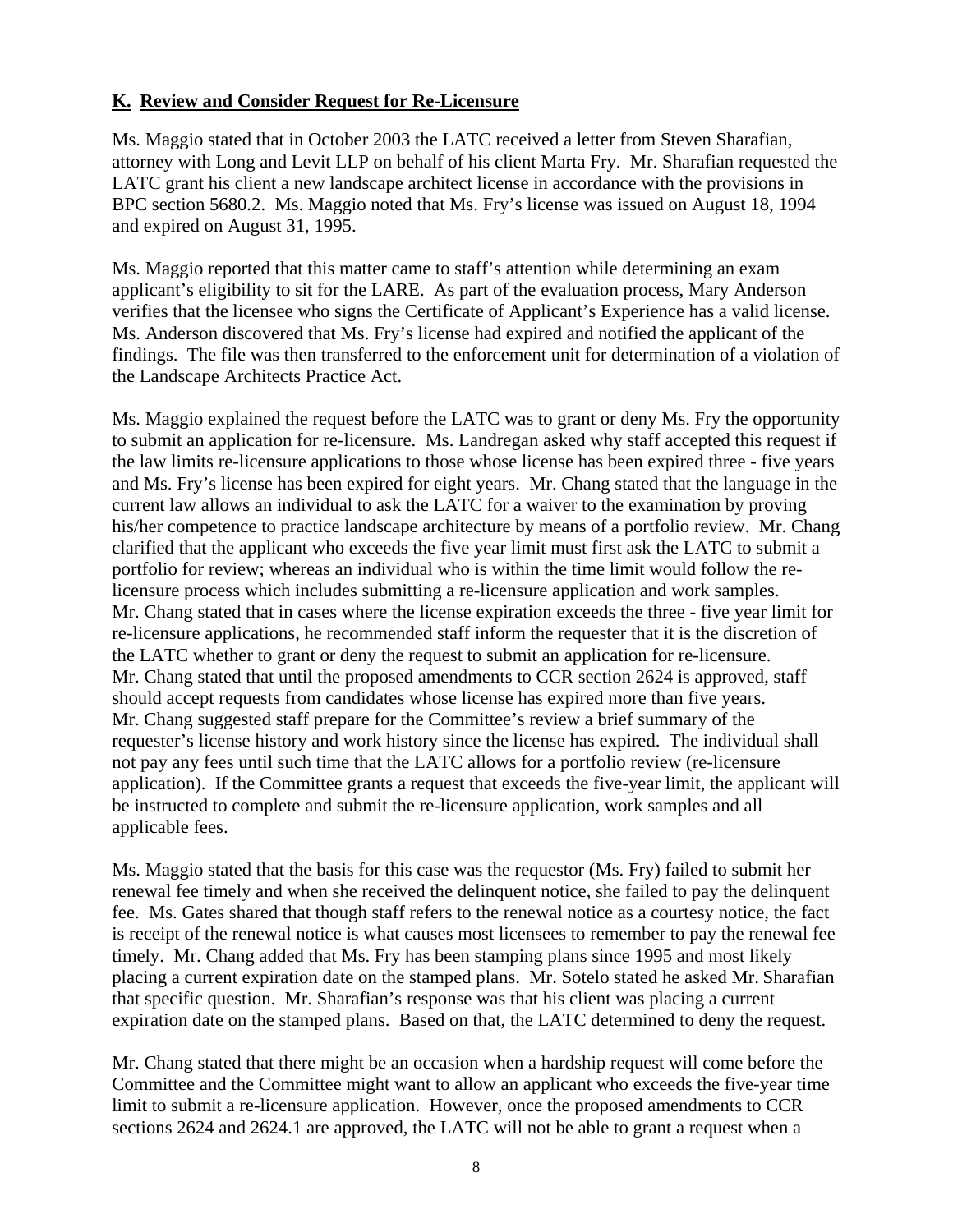license has been expired more than five years. Ms. Gates suggested the LATC consider extending the time limit for re-licensure requests from three - five years to three - 10 years. She asked staff how many requests have been received for re-licensure from individuals whose license is expired five or more years. She stated she believes consistency is the most important factor for the Committee. Mr. Sotelo stated staff receives approximately two cases per year that exceeds the five year time limit however we do receive telephone inquiries about re-licensure and staff has told the callers that the re-licensure process are for individuals whose license has been expired three - five years. Ms Landregan asked if the Committee would like to reopen discussion of agenda item H. Mr. Chang said that now that there is a full Committee, we might want to hold off on processing the proposed amendments in agenda item H for a few months. This would provide an opportunity for all Committee members to review requests for relicensure, those that meet and those that exceed the re-licensure time limit. At a future meeting the Committee could re-visit the re-licensure process; the cases that had been reviewed and then the Committee could decide to proceed with the proposed amendments to CCR section 2624 and/or extend the re-licensure time frame.

A poll of the Committee determined it would retain the three - five year re-licensure time frame and continue with the regulatory process to amend CCR section 2624 as approved in agenda item H.

- ♦ **Anna Mendiola moved to deny Ms. Fry's request to submit a re-licensure application for the Committee's consideration. For the purpose of licensure Ms. Fry shall take and pass all sections of the Landscape Architect Registration Examination as well as the California Supplemental Examination and pay all applicable fees.**
- ♦ **Christine Anderson seconded the motion.**
- ♦ **The motion carried 4 1.**

### **L. Report on California Council of the American Society of Landscape Architects Conference Calls and the American Society of Landscape Architects National Annual Meeting and Exposition**

Mr. Otsuji stated the Council has not met for a few months and continues having difficulty finding a date where a quroum would be present. He stated the Council wishes to meet with the LATC prior to the Sunset Review hearing to identify ways in which to offer support to staff and the LATC.

## **M. Enforcement Program Report**

Due to the lateness of the day, this agenda item was not presented. Ms. Gates asked the Committee members to read the enforcement agenda page and contact staff with any questions.

## **N. Announcement of Future Meetings**

Ms. Maggio announced the LATC would meet on January 23, 2004 in Berkeley to conduct its annual strategic planning session. The meeting will be held at the office of Moore Iacofano Goltsman, Inc., with Daniel Iacofano facilitating the strategic planning portion of the meeting.